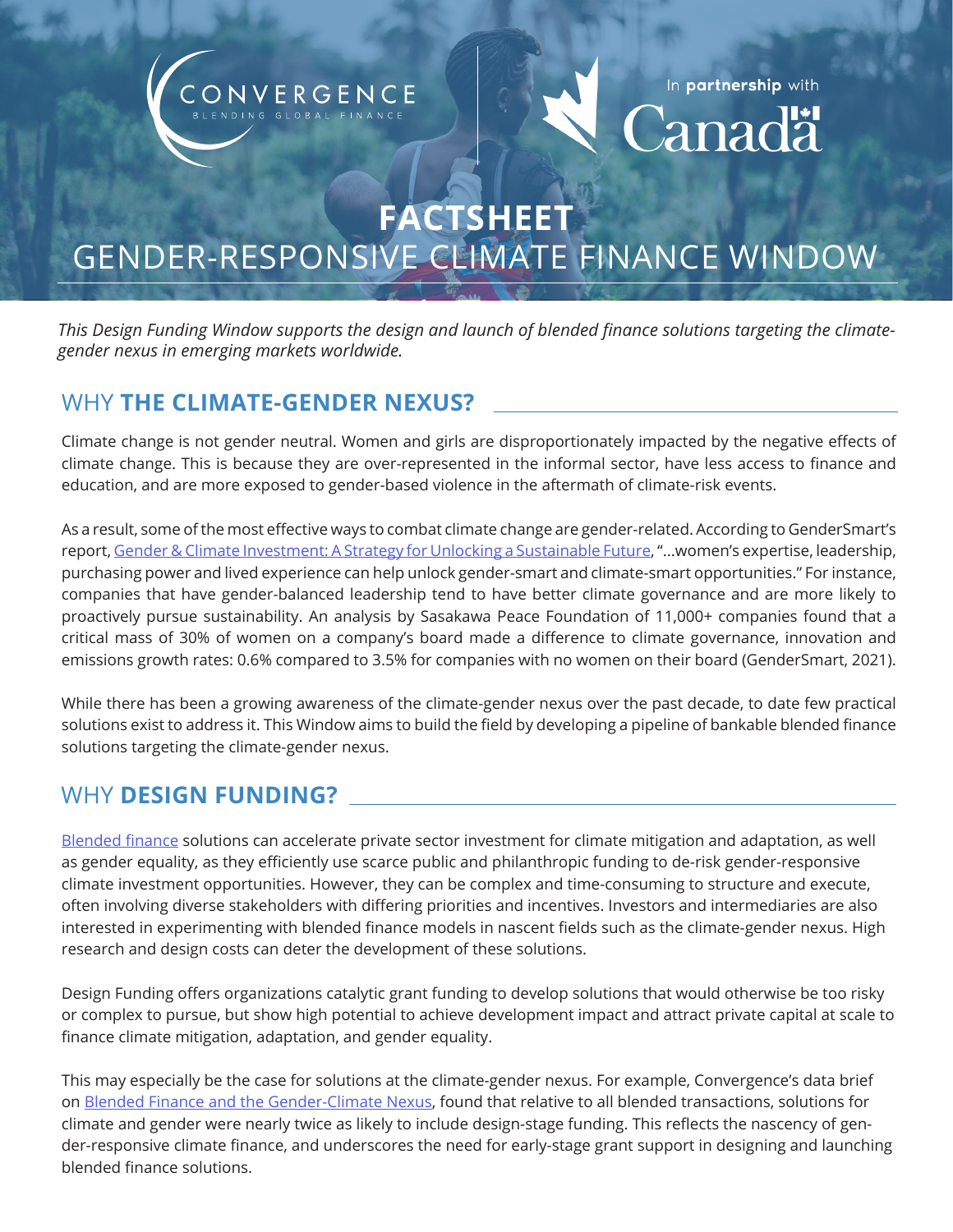## TYPES OF **APPLICATIONS**

Applicants can apply for feasibility study or proof-of-concept funding.

## WHAT SOLUTIONS **ARE ELIGIBLE UNDER THIS WINDOW?**

Solutions must mobilize private capital at scale to finance either climate change mitigation and/or adaptation in emerging markets, AND integrate a strong gender equality focus.

For instance, solutions could target sectors where [climate and gender blended finance transactions](https://www.convergence.finance/resource/81d5bab7-3569-4959-a79b-4aae253277b5/view) have been increasingly emerging:

#### Climate change mitigation

- Low-carbon transportation
- Renewable energy generation (on-grid and off-grid)
- Energy efficiency
- Agriculture, forestry, and land use
- Clean cooking technologies
- Natural resource management
- Energy transmission, storage, and distribution

#### Climate change adaptation

- Climate smart agriculture or aquaculture
- Climate-related insurance and disaster resilience
- Nature-based infrastructure
- Ecosystem-based adaptation
- Waste and wastewater management

The above list is illustrative only. See our [grant portfolio](https://www.convergence.finance/design-funding/grant-portfolio) for examples of solutions supported by Convergence under all its Design Funding windows.

## WHAT SOLUTIONS **ARE NOT ELIGIBLE UNDER THIS WINDOW?**

- 1. Solutions that do not incorporate gender equality considerations in the actual design and implementation of the solution. For example:
	- The applicant organization's founder(s) or project lead(s) is female, but gender equality considerations are not core to the proposed solution's design.
	- When the collection of sex-dissaggrated data is the only gender-related outcome of the solution, and gender equality is not integral to the solution's design and implementation.
- 2. Requests for investment capital or support for operational activities of an already established solution.

### WHAT **ARE EXAMPLES OF EXISTING GENDER-RESPONSIVE CLIMATE FINANCE SOLUTIONS IN THE MARKET?**

To date, blended finance solutions focused on climate and gender have largely been funds and companies that are generally below USD 100 million in size, with a median size of USD 52 million.

Blending for climate and gender has mostly focused on off-grid energy, renewable energy, and agriculture. Examples of different structures in the market include:

- **• Fund**: [EcoEnterprises Fund III, a](https://www.newswire.ca/news-releases/findev-canada-invests-in-ecoenterprises-fund-to-support-sustainable-smes-in-latin-america-825900051.html) women-led fund investing in Latin American businesses that protect fragile environments, create jobs, and empower women in rural areas. The fund was the first 2X Challenge-eligible investment made by FinDev Canada.
- **• Company**: [Data-Driven Energy Access for Africa](https://www.climatefinancelab.org/project/data-driven-energy-access-for-africa/) expands access to capital for distributed renewable energy (DRE). The blended finance solution is underpinned by a machine-learning powered platform that better assesses end-users' ability to pay for energy services. The solution aims to attract female borrowers and works with companies that prioritize the hiring of women.